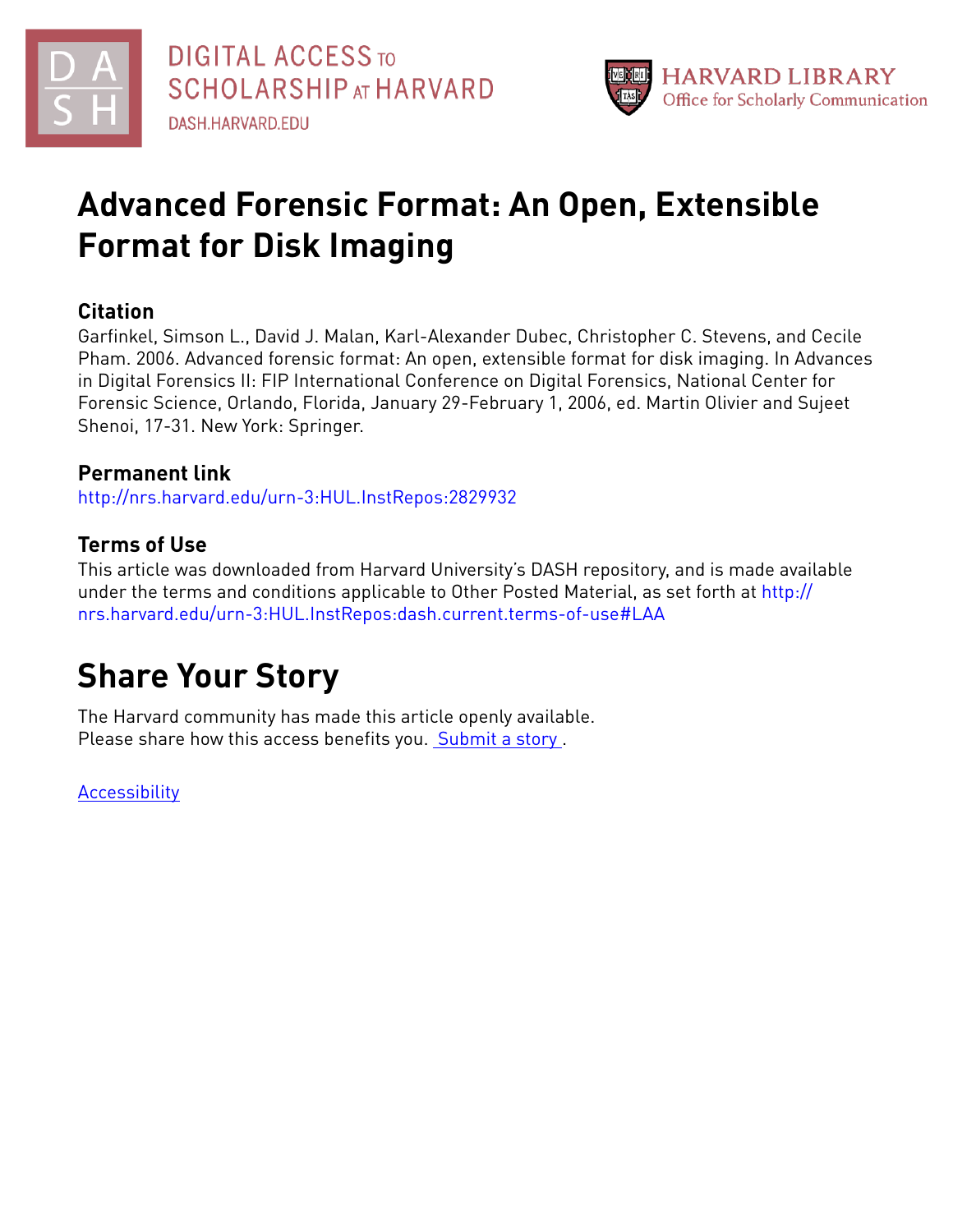## Chapter 2

# ADVANCED FORENSIC FORMAT: AN OPEN, EXTENSIBLE FORMAT FOR DISK IMAGING

S. Garfinkel, D. Malan, K. Dubec, C. Stevens and C. Pham

Abstract This paper describes the Advanced Forensic Format (AFF), which is designed as an alternative to current proprietary disk image formats. AFF offers two significant benefits. First, it is more flexible because it allows extensive metadata to be stored with images. Second, AFF images consume less disk space than images in other formats (e.g., EnCase images). This paper also describes the Advanced Disk Imager (AImage), a new program for acquiring disk images that compares favorably with existing alternatives.

Keywords: Disk imaging, image storage, Advanced Forensic Format (AFF)

#### 1. Introduction

Most forensic practitioners work with just one or a few disks at a time. A wife might bring her spouse's laptop to an examiner to make a copy a few days before she files for divorce. Police might raid a drug dealer's apartment and seize a computer that was used for contacting suppliers. In these cases, it is common practice to copy the drive's contents sector-for-sector into a single file, a so-called "raw" or "dd" copy. Some practitioners make a sector-for-sector copy of the original disk to a second drive that is the same size as the original.

Raw images are widely used because they work with practically every forensic tool available today. However, raw images are not compressed, as a result, they can be very large—even if the drive itself contained very little data.

The obvious way to solve the problem of data storage is to use a file compressor like gzip [9] or bzip2 [20]. But neither gzip nor bzip2 allow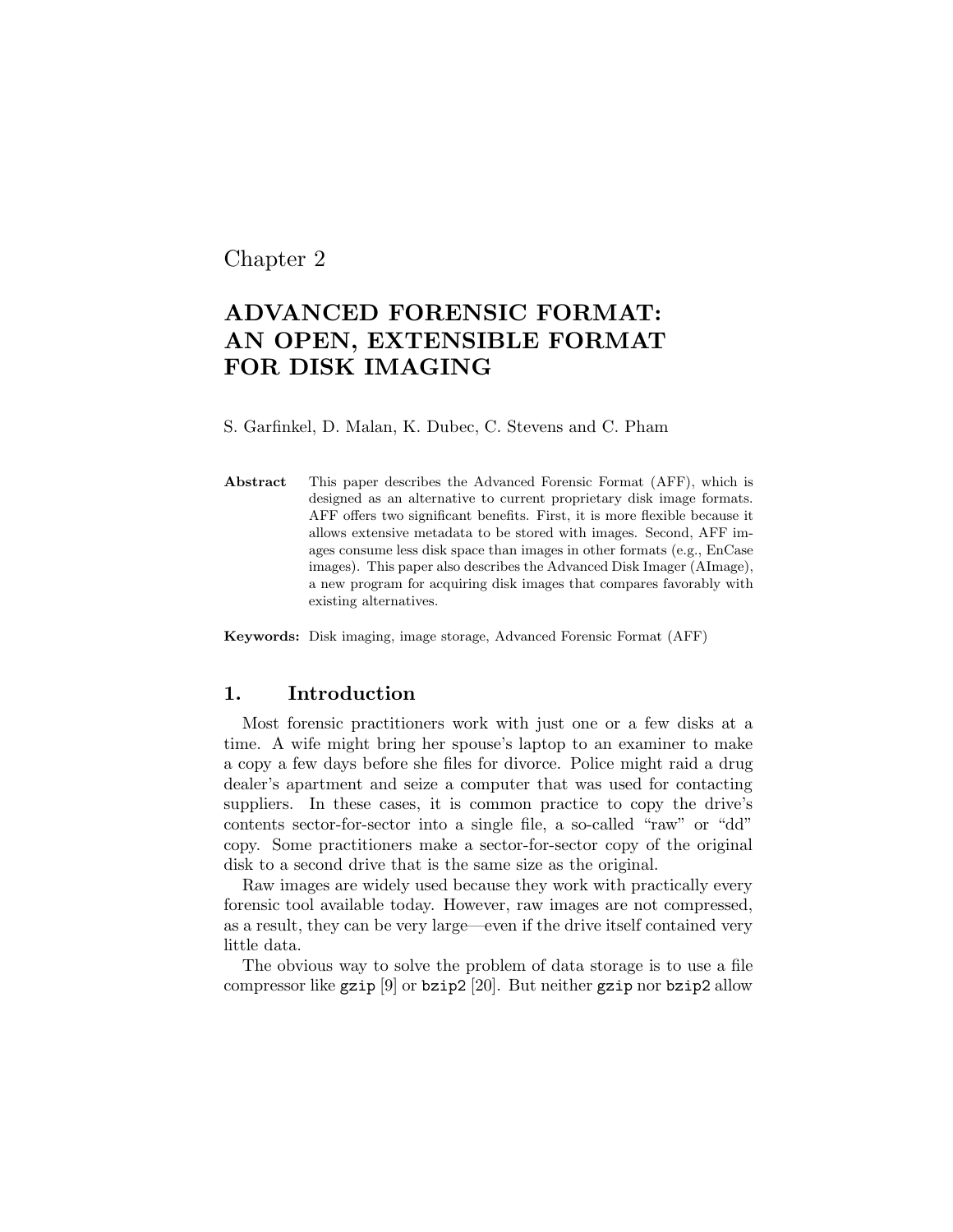random access within a compressed file. Because many forensic tools require random access to captured data just like a file system requires random access to a physical disk, disk images that are compressed must be decompressed before they can be used.

A second problem with raw images is the storage of data about the image itself, i.e., its metadata. Because a raw image is a sector-for-sector copy of the drive under investigation, the file cannot store metadata such as the drive's serial number, the name of the investigator who performed the acquisition, or the date on which the disk was imaged. When metadata is not stored in the image file itself, there is a chance that it will become separated from the image file and lost—or even confused with the metadata of another drive.

After evaluating several of the existing alternatives for storing disk images, we decided to create the new Advanced Forensic Format  $(AFF^{TM})$ for our forensic work. AFF is open and extensible, and unencumbered by patents and trade secrets. Its open-source implementation is distributed under a license that allows its code to be freely integrated into other open-source and propriety programs.

AFF is extensible—new features can be added in a manner that maintains forward and backward compatibility. This extensibility allows older programs to read AFF files created by newer programs, and it allows newer AFF programs to read older AFF files that lack newer features.

This paper presents our research on the design and implementation of AFF. We have used AFF to store more than one terabyte of data from imaged hard drives using less than 200 GB of storage. We are currently working to improve the functionality and performance of the AFF implementation and associated tools.

## 2. Related Work

Several formats exist for forensic images, but none offers AFF's combination of openness and extensibility. This section surveys the most common formats in use today. Some commercially-available tools support formats other than their own. Nevertheless, support for proprietary formats, which is often the result of reverse engineering, tends to be incomplete.

#### 2.1 EnCase Format

Guidance Software's EnCase Forensic [12] is perhaps the de facto standard for forensic analysis in law enforcement. It uses a proprietary format for images based on ASR Data's Expert Witness Compression Format [4]. EnCase's Evidence File format (Figure 1) contains a physical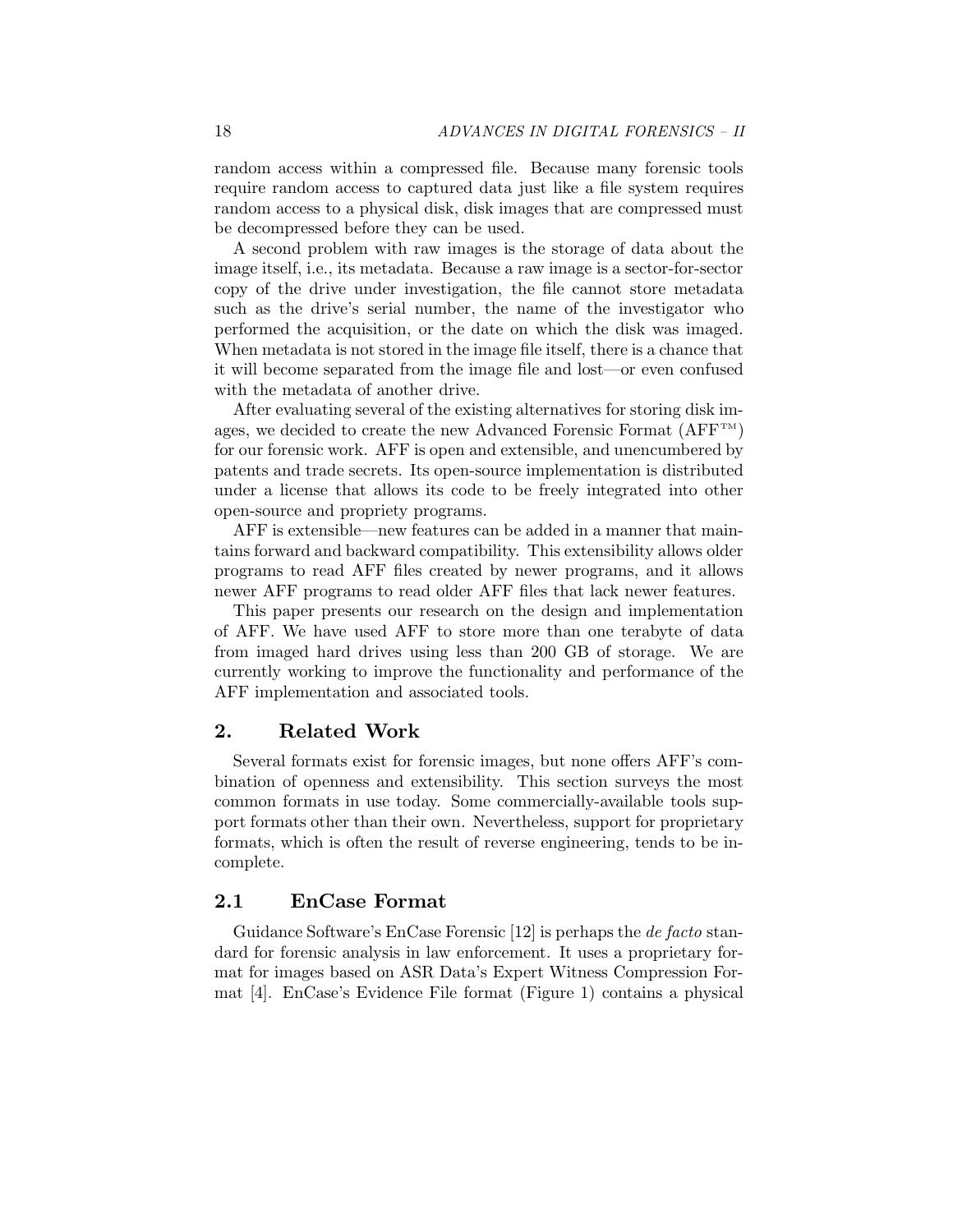

Figure 1. EnCase format.

bitstream of an acquired disk, prefixed with a "Case Info" header, interlaced with CRCs for every block of 64 sectors (32 KB), and followed by a footer containing an MD5 hash for the entire bitstream. The header contains the date and time of acquisition, examiner's name, notes on the acquisition, and an optional password; the header concludes with its own CRC.

The EnCase format is compressible and searchable. Compression is block-based [17], and "jump tables" and "file pointers" are maintained in the format's header or between blocks "to enhance speed" [14]. Disk images can be split into multiple files (e.g., for archival to CD or DVD).

A limitation of the EnCase format is that image files must be less than 2 GB in size. As a result, EnCase images are typically stored in directories with the individual file's given names (e.g., FILE.E01, FILE.E02, etc.). The format also limits the type and quantity of metadata that can be associated with an image. Some vendors have achieved limited compatibility by reverse-engineering the format; however, these attempts are generally incomplete.

|            |        | <b>Zeroes</b> | Shakespeare | Random |
|------------|--------|---------------|-------------|--------|
| <b>AFF</b> | $-X1$  | 28            | 2879        | 6301   |
|            | -X6    | 6             | 2450        | 6301   |
|            | -X9    | 6             | 2443        | 6301   |
| Encase     | "Good" | 33            | 3066        | 6303   |
|            | "Best" | 12            | 2846        | 6303   |

Table 1. Comparison of AFF and EnCase (all values in MB).

Table 1 compares the sizes of AFF and EnCase images of a 6 GB hard drive. The hard drive was filled with: (i) all zeroes, (ii) the complete works of William Shakespeare repeated approximately 1,200 times, and (iii) random data. AFF used gzip compression performed at levels "1," "6" and "9" with aimage -X1, -X6 and -X9 options. EnCase compression was performed using the "Good" and "Best" levels.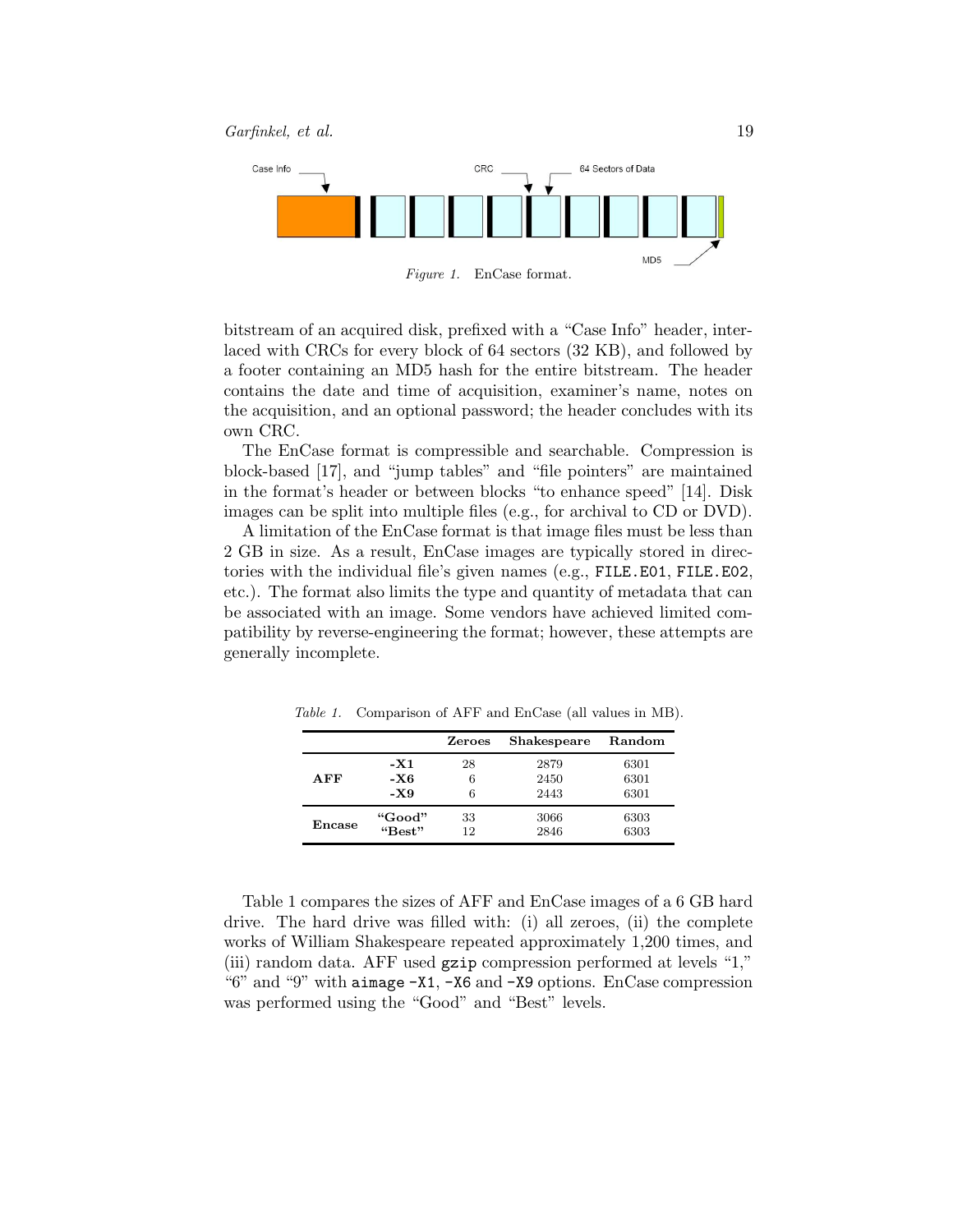### 2.2 Forensic Toolkit (FTK) Formats

AccessData's Forensic Toolkit (FTK) [1] is a popular alternative to EnCase. It supports the storage of disk images in EnCase's file format or SMART's file format (Section 2.9), as well as in raw format and an older version of Safeback's format (Section 2.7).

#### 2.3 ILook Formats

ILook Investigator v8 [15] and its disk-imaging counterpart, IXimager, offer three proprietary, authenticated image formats: compressed (IDIF), non-compressed (IRBF) and encrypted (IEIF). Few technical details have been disclosed publicly. However, IXimager's online documentation [15] provides some insights: IDIF "includes protective mechanisms to detect changes from the source image entity to the output form" and supports "logging of user actions within the confines of that event." IRBF is similar to IDIF, except that disk images are left uncompressed. IEIF encrypts disk mages. To facilitate compatibility with ILook Investigator v7 and other forensic tools, IXimager allows for the transformation of each of these formats into raw format.

#### 2.4 ProDiscover Format

Technology Pathways' ProDiscover family of security tools [23] uses the ProDiscover Image File Format [22]. It consists of five parts: a 16 byte image file header, which includes a signature and version number for an image; a 681-byte image data header, which contains user-provided metadata about the image; image data, which comprises a single block of uncompressed data or an array of blocks of compressed data; an array of compressed blocks sizes (if the image data is compressed); and i/o log errors describing any problems during the image's acquisition. The format is fairly well documented, but it is not extensible.

### 2.5 PyFlag Format

PyFlag [17] is a "Forensic and Log Analysis GUI" developed by the Australian Department of Defence. It uses sgzip, a seekable variant of the gzip format. (PyFlag can also read and write ASR Data's Expert Witness Compression Format [19].) By compressing blocks (32 KB by default) individually, sgzip allows for rapid accessing of a disk image by forensic software without the need to first decompress the entire image. The format does not associate metadata with images [18, 19].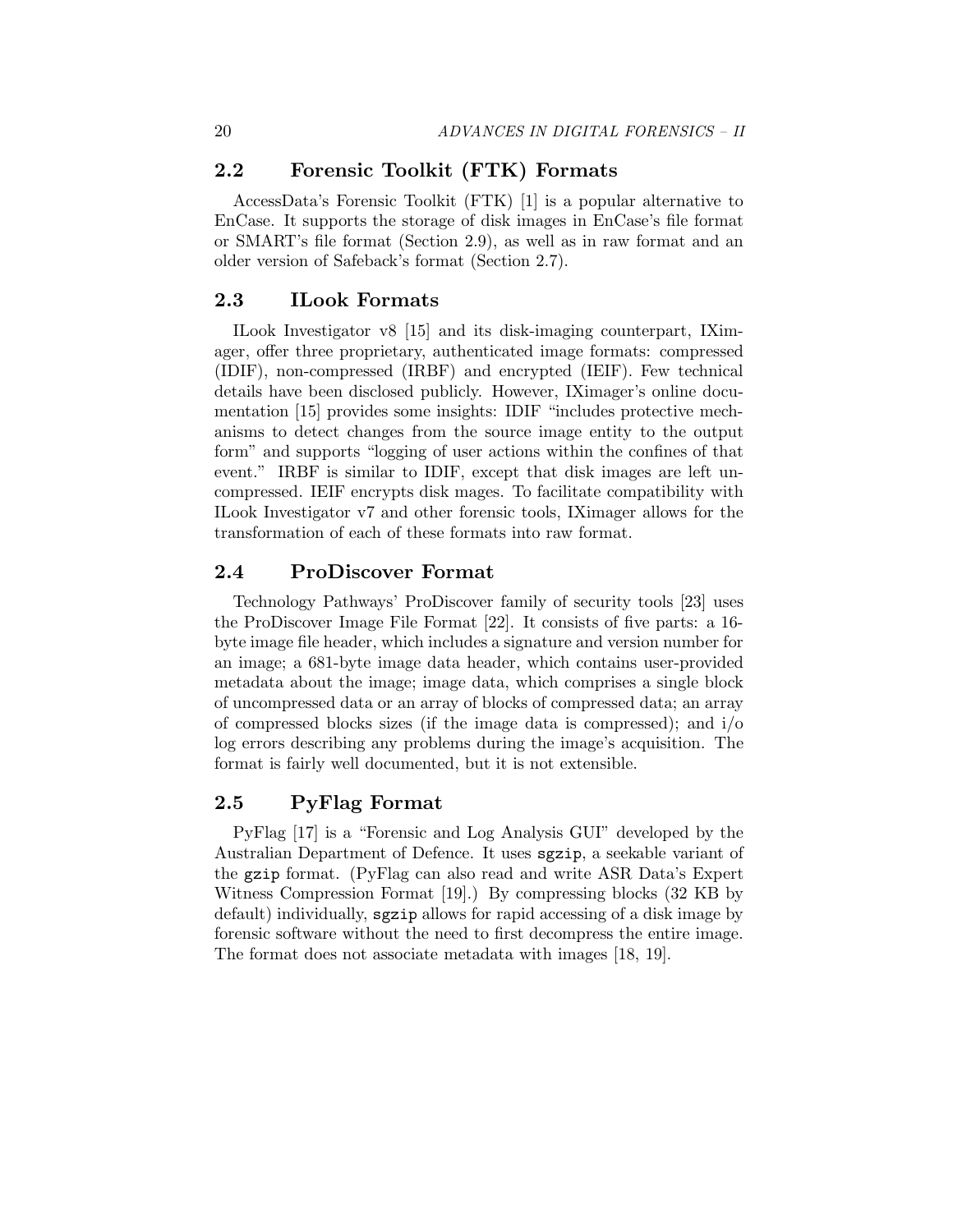#### 2.6 RAID Format

Relatively few technical details of DIBS USA's Rapid Action Imaging Device (RAID) [8] are publicly available. It offers "built-in integrity checking" and is designed to create an identical copy in raw format of one disk on another. The copy can then "be inserted into a forensic workstation" [7].

#### 2.7 SafeBack Format

SafeBack [3] is a DOS-based utility designed to create exact copies of entire disks or partitions. It offers a "self-authenticating" format for images, whereby SHA-256 hashes are stored along with data to ensure the integrity of images. SafeBack's developers claim that the software "safeguards the internally stored SHA-256 values" [3].

#### 2.8 SDi32 Format

Vogon International's SDi32 [25] imaging software is designed to be used with write-blocking hardware. It is capable of making identical copies of disks to tape, disk or file, with optional CRC32 and MD5 fingerprints. The copies are stored in raw format.

#### 2.9 SMART Formats

SMART [5] is a software utility for Linux designed by the original authors of Expert Witness (now sold under the name EnCase) [12]. It can store disk images as pure bitstreams (compressed or uncompressed) or in ASR Data's Expert Witness Compression Format [4]. Images in the latter format can be stored as a single file or in multiple segment files, consisting of a standard 13-byte header followed by a series of sections, each of type "header," "volume," "table," "next" or "done." Each section includes its type string, a 64-bit offset to the next section, its 64-bit size, padding, and a CRC, in addition to actual data or comments, if applicable. Although the format's "header" section supports free-form notes, an image can have only one such section (in its first segment file only).

#### 2.10 Comparison of Formats

Table 1 provides a comparison of the features offered by various file formats. A format is considered to be "non-proprietary" if its specification is publicly available. It is "extensible" if it supports the storage of arbitrary metadata. It is "seekably compressed" if it can be searched without being uncompressed in its entirety. A bullet  $(\bullet)$  indicates sup-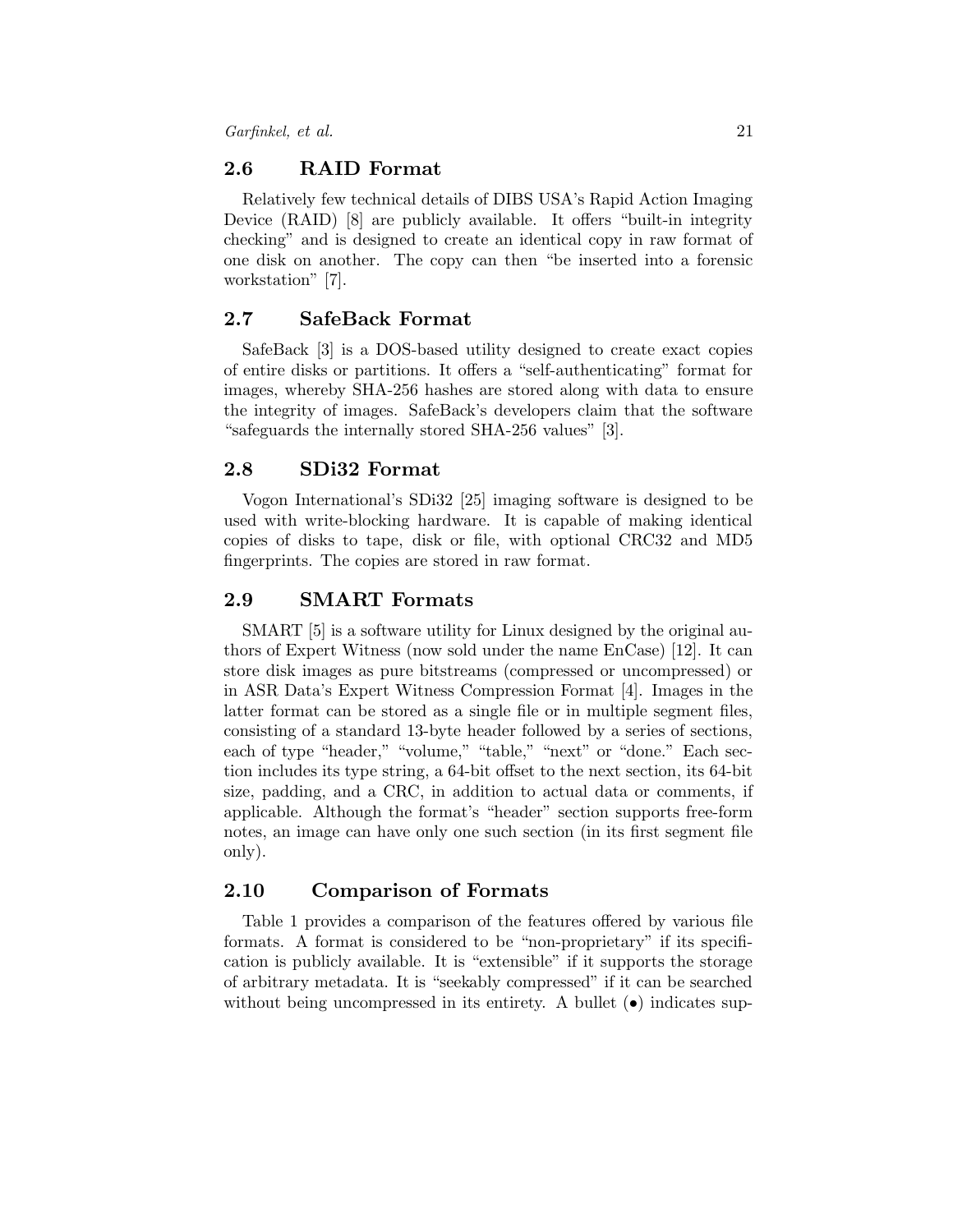|                 | Extensible | Non-Proprietary | Compressed & Seekable |
|-----------------|------------|-----------------|-----------------------|
| AFF             |            |                 |                       |
| EnCase          |            |                 |                       |
| <b>ILook</b>    |            |                 |                       |
| ProDiscover     |            |                 |                       |
| PyFlag          |            |                 |                       |
| <b>RAID</b>     |            |                 |                       |
| <b>SafeBack</b> |            |                 |                       |
| SDi32           |            |                 |                       |
| <b>SMART</b>    |            |                 |                       |

Table 2. Summary of features supported by various file formats.

port for a feature, while a question mark (?) indicates that support for a feature is not disclosed publicly. FTK is omitted because it uses other tools' formats.

#### 2.11 Digital Evidence Bags

Turner proposed the concept of a Digital Evidence Bag (DEB) [24] as a "wrapper" or metaformat for storing digital evidence from disparate sources. The DEB format consists of a directory that includes a tag file, one or more index files, and one or more bag files. The tag file is a text file that contains metadata such as the name and organization of the forensic examiner, hashes for the contained information, and data definitions. Several prototype tools have been created for DEBs, including a bag viewer and a selective imager.

#### 3. Advanced Forensic Format

The Advanced Forensic Format (AFF) is a single, flexible format that can be used for a variety of tasks. This section discusses AFF's design goals and its two-layered architecture that helps achieve the design goals.

#### 3.1 AFF Goals

The specific design goals for AFF are provided below. We believe that AFF delivers on all these goals.

- Ability to store disk images with or without compression.
- Ability to store disk images of any size.  $\blacksquare$
- Ability to store metadata within disk images or separately.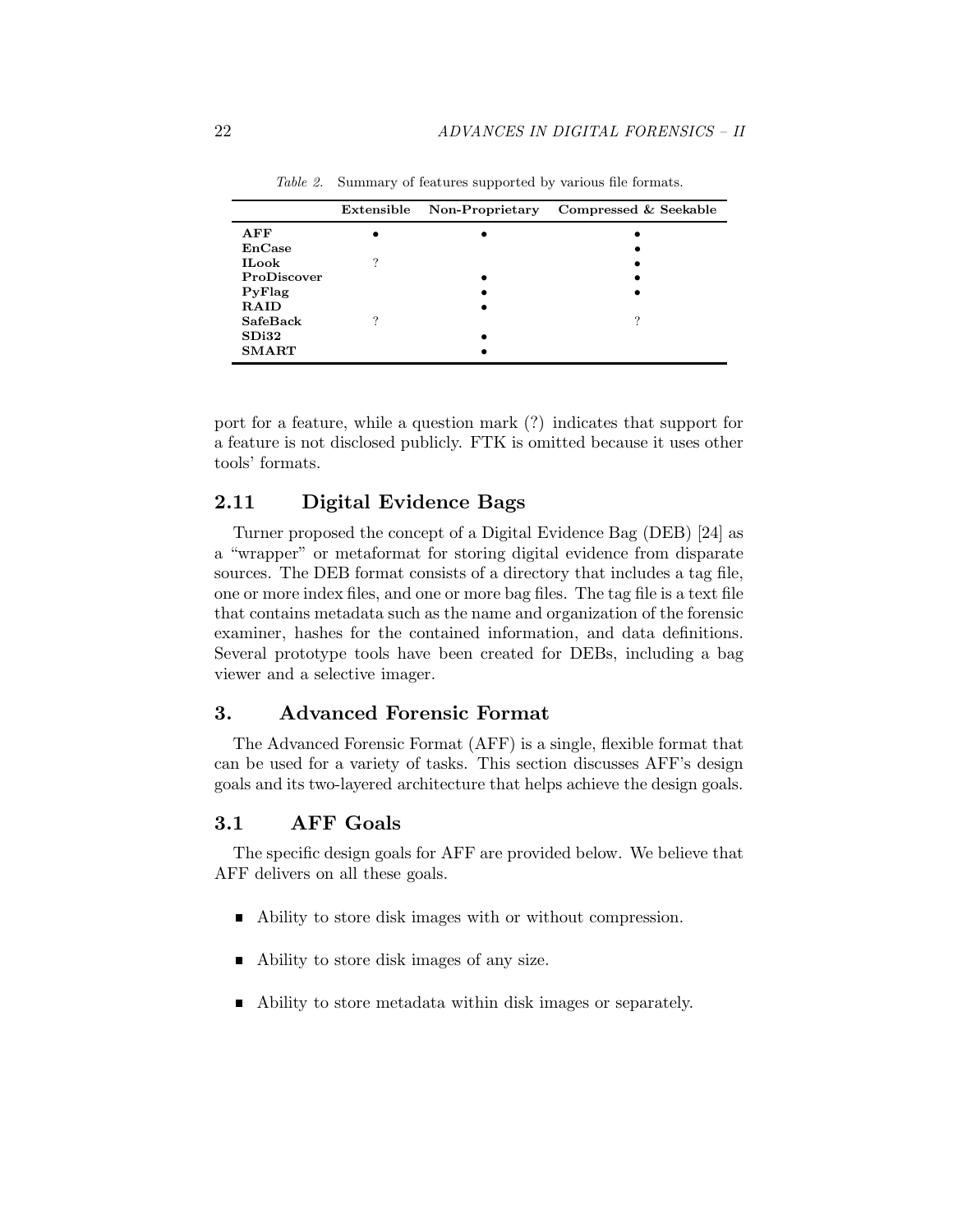- Ability to store images in a single file of any size or split among multiple files.
- Arbitrary metadata as user-defined name/value pairs.
- Extensibility.
- Simple design.  $\blacksquare$
- Multiple platform, open source implementation. П
- Freedom from intellectual property restrictions.
- Provisions for internal self-consistency checking, so that part of an image can be recovered even if other parts are corrupted or otherwise lost.
- **Provisions for certifying the authenticity of evidence files with tra**ditional hash functions (e.g., MD5 and SHA-1) and advanced digital signatures based on  $X.509(v)3$  certificates.

## 3.2 AFF Layers

Many of the design goals are accomplished by partitioning the AFF format into two layers: the disk-representation layer and the data-storage layer. The disk-representation layer defines a schema that is used for storing disk images and associated metadata. The data-storage layer specifies how the named AFF segments are stored in an actual file. We have developed two data-storage implementations.

3.2.1 AFF Disk-Representation Layer. AFF's disk-representation layer defines specific segment names that are used for representing all the information associated with a disk image. Each AFF segment consists of a segment name, a 32-bit "flag," and a data payload. The name and the data payload can be between 0 and  $2^{32} - 1 =$ 4,294,967,295 bytes long. In practice, segment names are less than 32 bytes, while the data payload is less than 16 MB.

AFF 1.0 supports two kinds of segments: metadata segments, which are used for holding information about the disk image, and data segments called "pages," which are used for holding the imaged disk information itself.

Metadata segments can be created when a disk is accessioned or after a disk is imaged. For example, device sn is the name of the segment used to hold the disk's serial number, while date acquired holds the time that the disk image was acquired.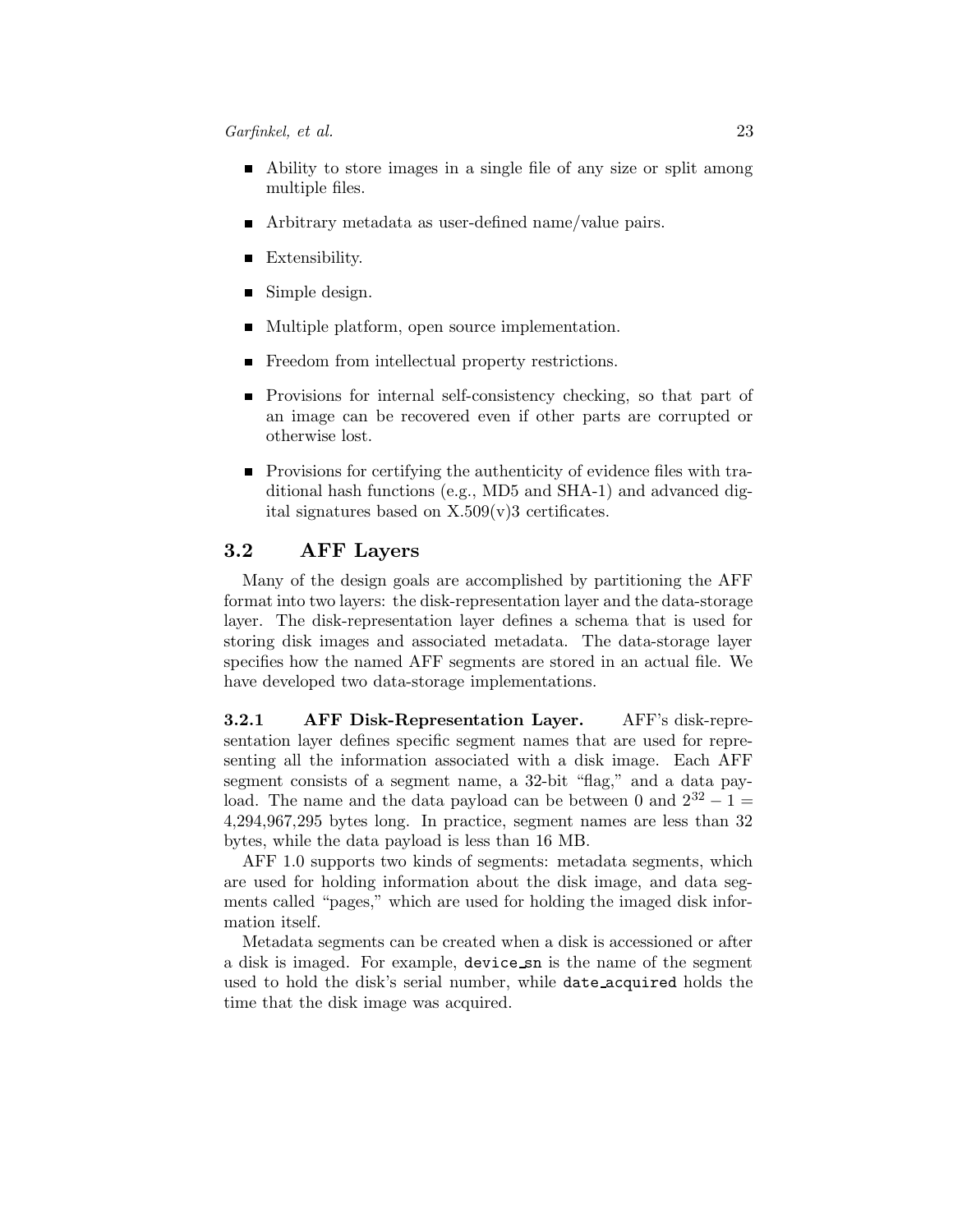Two special segments are accession gid, which holds a 128-bit globally unique identifier that is different each time the disk imaging program is run, and badflag, which holds a 512-byte block of data that identifies blocks in the data segments that are "bad" (i.e., cannot be read). The existence of the badflag makes it possible for forensic tools to distinguish between sectors that cannot be read and sectors that are filled with NULLs or another form of constant data, something that is not possible with traditional disk forensic tools. Tools that do not support the badflag will interpret each "bad" sector as a sector that begins with the words "BAD SECTOR" followed by random data; these sectors can thus be identified as being bad if they are encountered by a human examiner. Alternatively, AFF can be configured to return bad sectors as sectors filled with NULLs. Table 3 provides a complete list of the segment names defined in AFF 1.0.

Data segments hold the actual data copied from the disk being examined. All data segments must be the same size; this size is determined when the image file is created and stored in a segment named pagesize. Although pagesize can be any value, common choices are  $2^{20}$  (1 MB) and  $2^{24}$  (16 MB).

Segments are given sequential names page 0, page 1, ..., page n, where n is as large as is necessary. The segment (page) number and byte offset within the uncompressed segment of any  $512$ -byte sector i in the AFF file are determined by the formulas:

page number = 
$$
\frac{i \times 512}{\text{pagesize}} \tag{1}
$$

offset = 
$$
(i \times 512) - (page \#) \times pagesize
$$
 (2)

AFF data pages can be compressed with the open-source zlib [10] or they can be left uncompressed. The data page's 32-bit flag encodes if the page is compressed or not. Compressed AFF files consume less space but take more time to create; this is because the time taken to write uncompressed data is typically shorter than the combined time taken to compress data and write the compressed data. Interestingly, compressed files can actually be faster to read than uncompressed files as modern computers can read and uncompress data faster than they can read the equivalent uncompressed data of a hard drive. The decision to compress or not to compress can be made when an image is acquired. Alternatively, an uncompressed file can be compressed later.

Checksums and signatures can be used to certify that data in the image data segments has not been accidentally or intentionally modified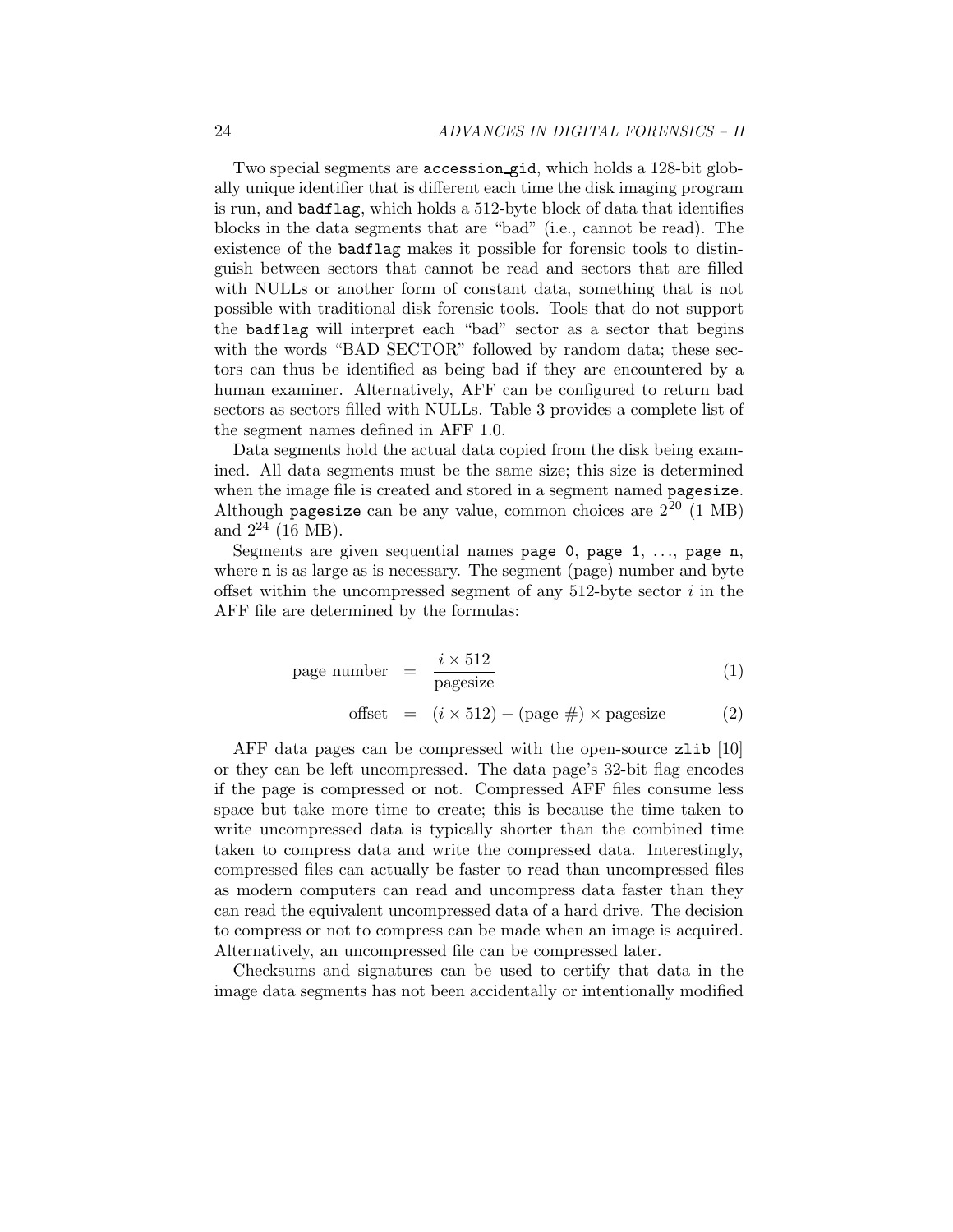| <b>Segment Name</b>   | <b>AFFLIB</b> Symbol                                  | Meaning                                                                                                     |
|-----------------------|-------------------------------------------------------|-------------------------------------------------------------------------------------------------------------|
| Housekeeping Segments |                                                       |                                                                                                             |
|                       | AF_IGNORE                                             | Ignore this segment; zero-length name.                                                                      |
| dir                   | AF DIRECTORY                                          | AFF directory; should be the last segment.                                                                  |
|                       | AFF Segments (pertaining to the entire image)         |                                                                                                             |
| pagesize              | AF SEGSIZE                                            | Size (in bytes) of each uncompressed AFF<br>data page is stored in segment "flag" field.                    |
| imagesize             | AF IMAGESIZE                                          | Size (in bytes) of the complete image is<br>stored in the segment data area. (8-byte<br>value).             |
| badsectors            | AF BADSECTORS                                         | Number of 512-byte sectors in the image<br>that were marked as "bad."                                       |
| badflag               | AF BADFLAG                                            | 512-byte flag that is used to denote sectors<br>in the image file that could not be read<br>from the media. |
| blanksectors          | AF BLANKSECTORS                                       | Number of sectors in the image file that<br>are completely blank (i.e., filled with 512<br>ASCII NULLS.)    |
|                       | AFF Pages (repeated for each data segment)            |                                                                                                             |
| page%d                | AF PAGE                                               | The actual data of page %d. Data is com-<br>pressed if the AF PAGE COMPRESSED bit in the<br>flag is set.    |
| page md5 %d           | AF PAGE MD5HASH                                       | MD <sub>5</sub> of the uncompressed page.                                                                   |
| page md5 sig%d        | AF PAGE MD5SIG                                        | PKCS7 signature of page %d's MD5.                                                                           |
| page_sha1 %d          | AF PAGE SHA1HASH                                      | SHA-1 of the uncompressed page.                                                                             |
| page_sha1_sig%d       | AF PAGE SHA1SIG                                       | PKCS7 signature of page %d's SHA-1.                                                                         |
|                       | Some AFF Segments created by the Advanced Disk Imager |                                                                                                             |
| case_num              | AF CASE NUM                                           | Case number for EnCase compatibility.                                                                       |
| image_gid             | AF IMAGE GID                                          | A unique 128-bit image identifier.                                                                          |
| imaging_commandline   | AF IMAGING COMMAND LINE                               | Complete command used to create image.                                                                      |
| imaging date          | AF IMAGING DATE                                       | Date and time when imaging was started.                                                                     |
| imaging notes         | AF IMAGING NOTES                                      | Notes made by the forensic examiner when<br>the imaging was started.                                        |
| imaging device        | AF IMAGING DEVICE                                     | Device used as the source of the image.                                                                     |

Table 3. AFF segments defined in the AFF 1.0 specification.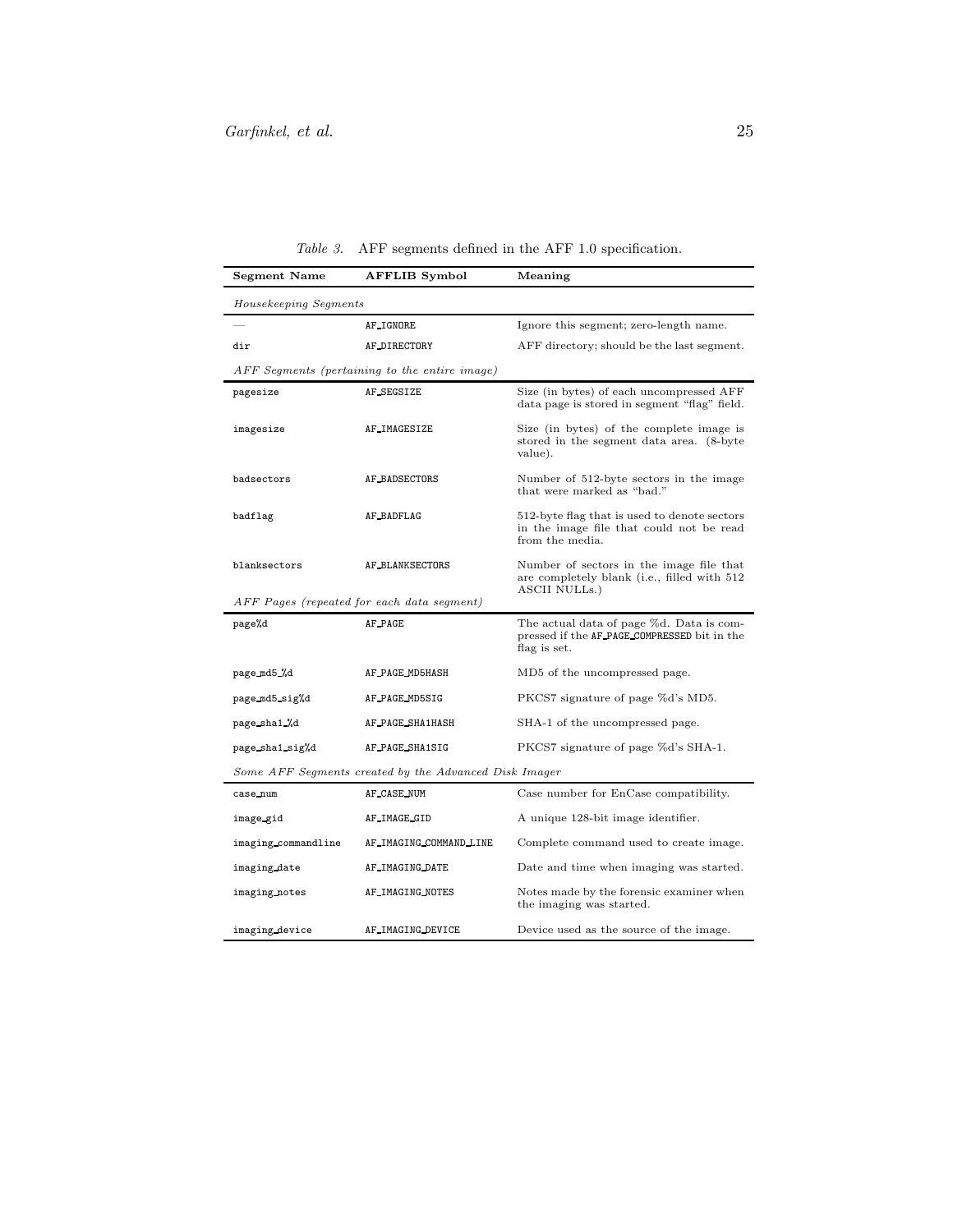after it was acquired. AFF 1.0 supports two modes of certification: hashes and digital signatures.

It is common practice in the forensic community to record MD5 or SHA-1 hashes of an image. AFF 1.0 allows these hashes to be recorded for the entire image and for each individual data segment. The hash values are stored in specially named segments.

AFF 1.0 provides an additional level of certification by supporting the inclusion of PKCS #7 [16] digital signatures. These signatures can also be recorded for the entire disk image and for individual data segments. Because signatures are calculated on uncompressed data, it is possible to acquire and digitally sign a disk image and then compress the image without compromising the integrity of the digital signatures.

3.2.2 AFF Data-Storage Layer. The data-storage layer handles the task of storing the actual AFF segments. AFF 1.0 has two storage formats. The AFF 1.0 Binary Format specifies that segments are stored sequentially in one or more files. AFF 1.0 XML, on the other hand, stores information in the XML format. The binary files are smaller and faster than the XML files. However, the standardized format of the XML files makes them easier to use with non-forensic tools. In practice, it is possible to store the actual disk image in an AFF binary file and the disk's metadata in an XML file, although this does introduce the possibility that the two files might become separated.

The original plan for AFF's Binary Format was to use an open-source B-tree implementation like Berkeley DB (BDB), the GNU Database Manager (GDBM), or a similar system to store the segments as a series of name/value pairs. But BDB and GDBM are distributed under the GNU Public License, which is unacceptable to many commercial software developers. (A licensed version of BDB with fewer restrictions can be obtained from SleepyCat Software [21], but not for free.) The Apache SDBM database has no such restrictions. However, our tests indicate that SDBM creates sparse files exceeding 100 GB when used to store just a few GB of image data. Note that because the files are sparse, they do not take up all the space on disk. However, if a file is copied to another disk, the unmapped sectors are filled with zeroes. Another concern is that the layout of information in a B-tree file might be too complex to explain in court, should the need arise.

Consequently, we adopted a simple approach for storing AFF segments in a binary file. Each AFF 1.0 binary file consists of a header followed by zero or more binary AFF segments. Each binary AFF segment consists of a header, a variable-length segment name, a 32-bit flag, a variable-length data area, and a segment footer. The segment's length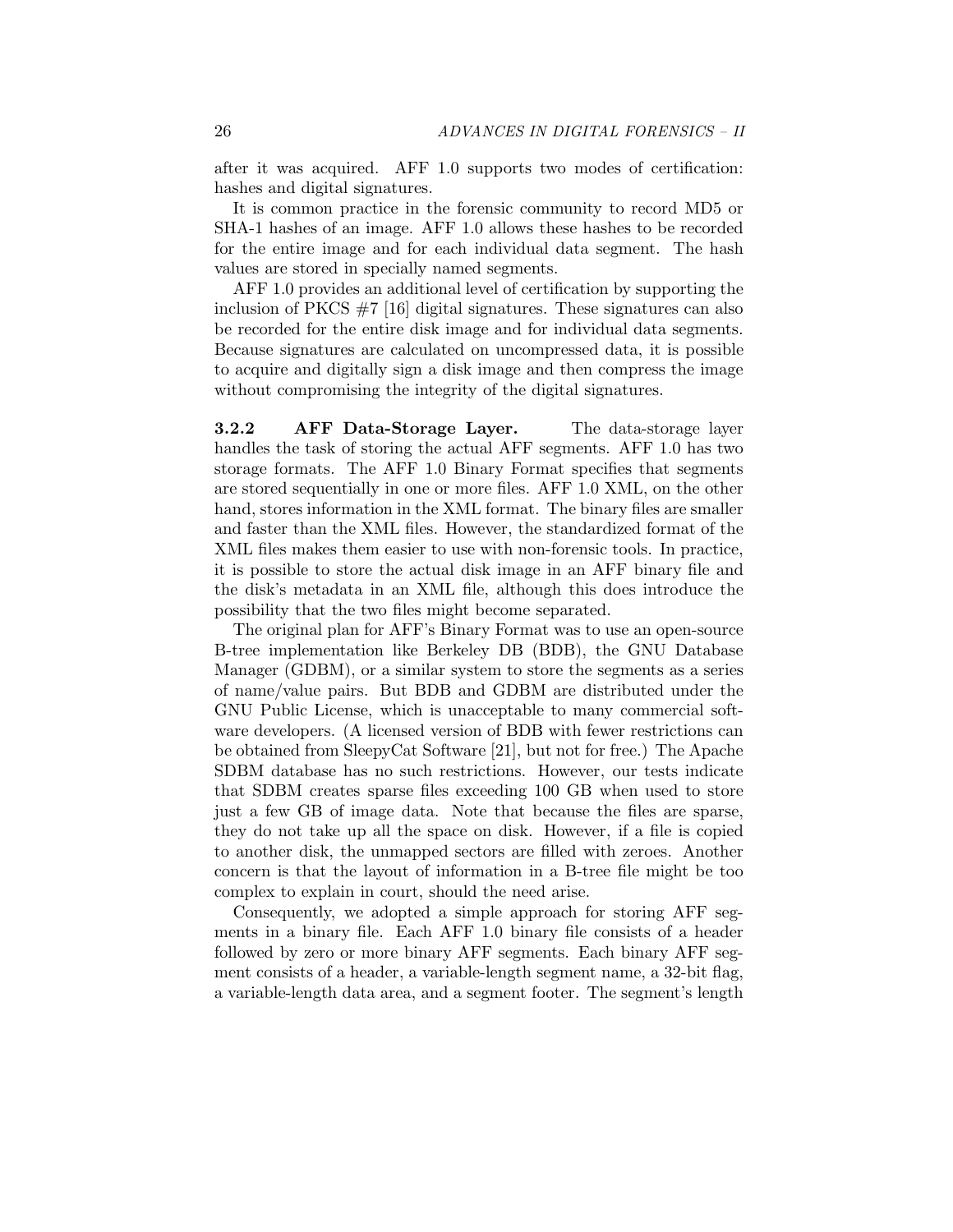

Figure 2. AFF file schematic. Figure 3. AFF segment schematic.

is stored in the header and footer, allowing for rapid bidirectional seeking as only the headers and the footers need to be read.

Figures 2 and 3 present schematic representations of an AFF file and segment, respectively. The AFF file schematic shows the file's header and AFF segments. The AFF segment schematic shows the segment's header, name, data and segment tail. Including the segment's length at the beginning and the end makes it possible to rapidly seek through a large AFF file without having to read all of the data in each segment.

The AFF XML 1.0 Format is a simplistic encoding of name/value segments as a series of XML objects. This XML encoding can be produced automatically from an AFF binary file using the  $\texttt{afxml}$  tool that we have developed.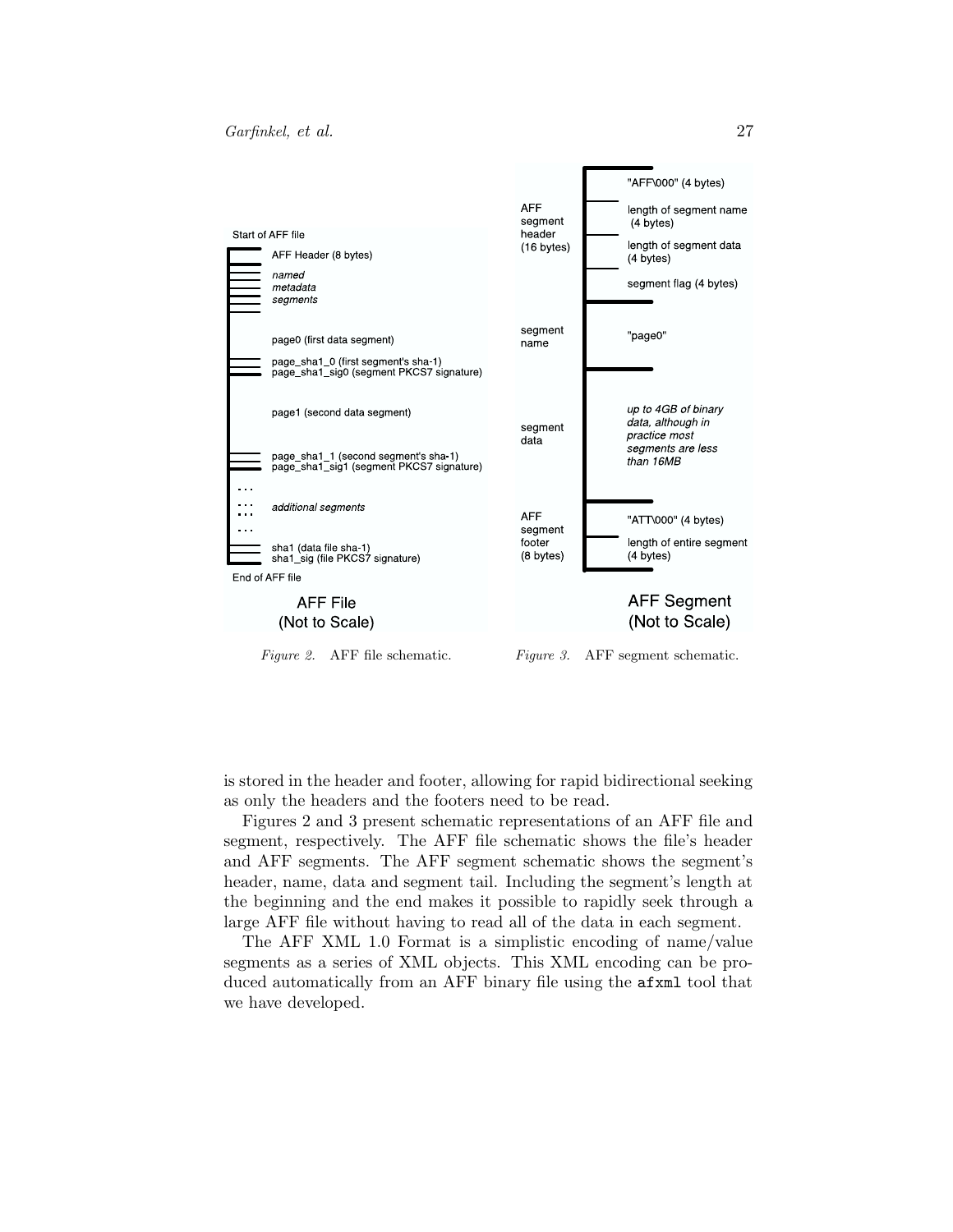### 4. AFF Library and Tools

AFFLIB<sup>TM</sup> is an implementation of AFF 1.0 written in  $C/C++$ . To avoid forcing the programmer to understand segments, data segments, compression, etc., AFFLIB implements a simple abstraction that makes the AFF image file appear as two resources: a simple name/value database that can be accessed with traditional put and get semantics and a stream that can be accessed using af \_open(), af \_read(), and af \_seek() function calls. If  $af\_open()$  is used to open a non-AFF file, the library defaults to a pass-through mode of operation, allowing AFF-aware programs to work equally well with raw files.

AFFLIB also supports an af write function call—even across compressed data segments—which makes it easier to write disk imaging programs.

The AFF source code comes with a set of tools including AImage: Advanced Disk Imager (aimage), a program for converting AFF metadata into XML (afxml), a program for converting raw images to AFF images and back (afconvert).

In addition, we have modified Sleuth Kit [6] to work with AFF files. The modifications are relatively minor and have already been incorporated into Sleuth Kit's distribution. When run interactively, no performance degradation is noticeable—not even on compressed AFF files.

#### 5. Advanced Disk Imager

In the early days of our forensics work, we acquired disk images using the Unix dd [2] program. Although running dd with the correct arguments can be very fast, the program has several shortcomings. The dd program does not automatically retry read attempts on bad sectors. If there is a bad region on the disk, dd attempts to plod its way through the region, which can take a very long time. It is easy to corrupt a disk by accidentally reversing or otherwise mistyping the values of the if= and of= arguments. Finally, dd does not capture forensic metadata such as the serial number of a hard drive or even the time of the acquisition.

Consequently, we decided to create a new disk imaging program. Our Advanced Disk Imager (aimage) was developed specifically for the demanding task of imaging large numbers of hard drives purchased on the secondary market. We have tested aimage on several hundred different hard drives and have found it to be a very powerful disk-imaging tool.

Written in  $C++$ , aimage is designed to be run from the command line. It can image any device that is visible to the operating system. The program can also create an image from data sent to it over a network using an unencrypted or encrypted TCP connection.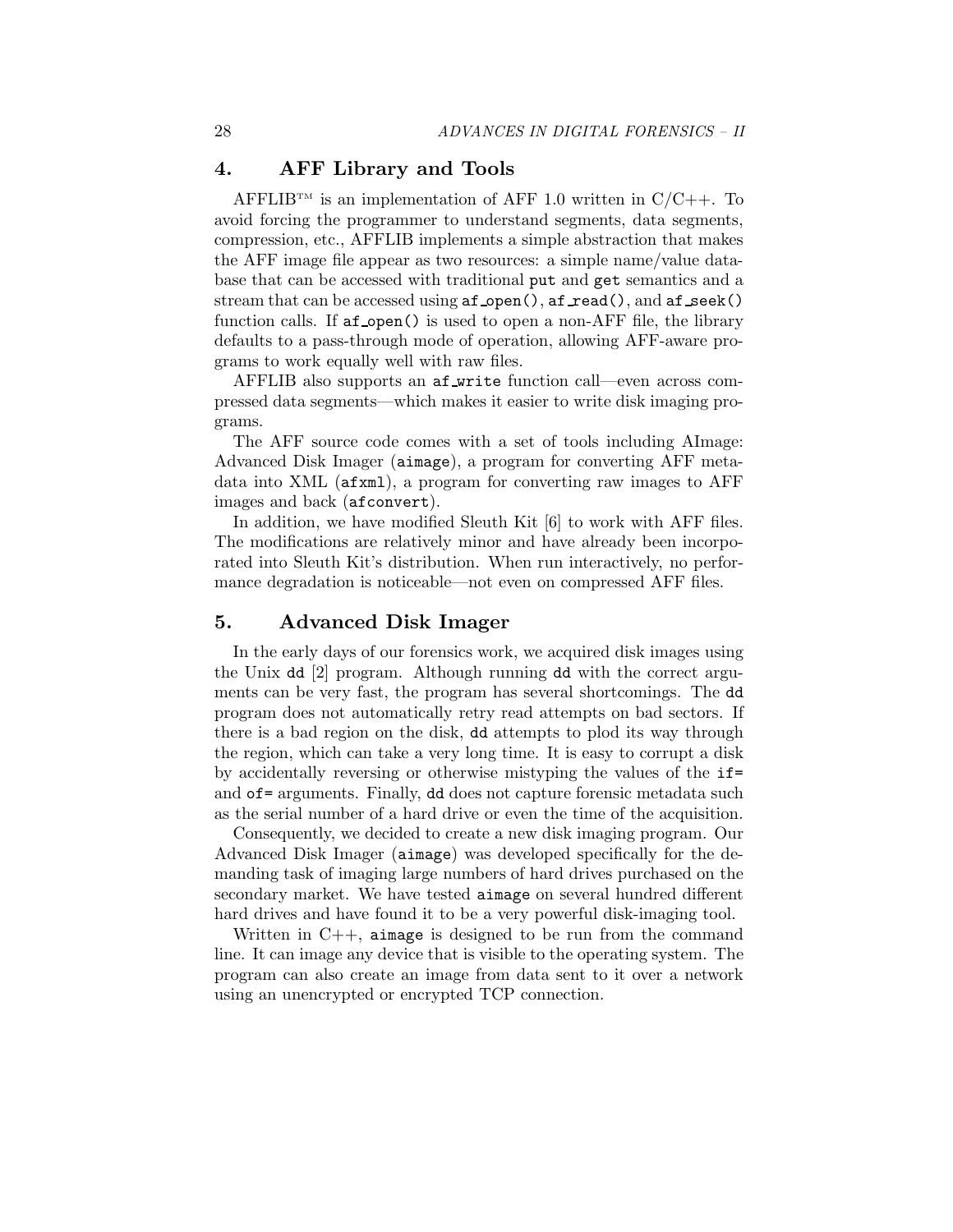|                         | IMAGING                                                      | $Terminal - ssh - 80x24$<br>s<br>Thu Nov 10 10:53:27 2005       |
|-------------------------|--------------------------------------------------------------|-----------------------------------------------------------------|
| Source device: /dev/ad2 |                                                              | AFF Output: /project/junk.aff                                   |
| $Model$ #:              | <b>QUANTUM FIREBALL ST3.2A</b>                               |                                                                 |
| firmware:               | ARF 8888                                                     | Sector size: 512 bytes                                          |
| S/N:                    | 153718340531                                                 | Total sectors:6,306,048                                         |
|                         |                                                              |                                                                 |
|                         | Currently reading sector: 97,792 (512 sectors at once)       | Sectors read: 98,304 (1.56%) # blank: 1,026                     |
|                         | Time spent reading: 00:00:05<br>Total bytes read: 50,331,648 | Estimated total time left: 00:21:34                             |
|                         | Compressed bytes written: 25,735,396                         |                                                                 |
|                         | Time spent compressing: 00:00:09                             |                                                                 |
|                         | Free space on 192.168.1.1:/project: 68,937 MB (12.44%)       | Overall compression ratio: 48.87% (0% is none; 100% is perfect) |

Figure 4. Screenshot of aimage in action.

The aimage program can create a raw file (in the so-called "dd" format), an AFF file, or both files at the same time. The program offers a real-time display on a  $80\times24$  screen detailing the status of the image capture. By using a text-based interface, aimage can be run from a bootable Linux distribution on computers that do not support the X Window System. A screenshot of aimage is shown in Figure 4.

A sophisticated error-handling system causes aimage to read large data blocks unless it encounters an error, in which case it switches to a smaller block size and attempts to re-read the data. If it encounters too many errors in a row the program goes to the end of the disk and attempts to image the remaining disk sectors in reverse. This approach, pioneered by the dd rescue [11] forensics program, works well to recover disks that have a single region of bad blocks. A future version of aimage will allow the remaining bad region to be further bisected so that additional good blocks can be recovered.

The aimage program calculates MD5 and SHA-1 hashes of a disk as the disk is imaged. Plans are underway to implement digital signatures as prescribed by the AFF standard.

#### 6. Conclusions

The Advanced Forensic Format (AFF) is an attractive, tested system for storing forensic disk images. With the Advanced Disk Imager we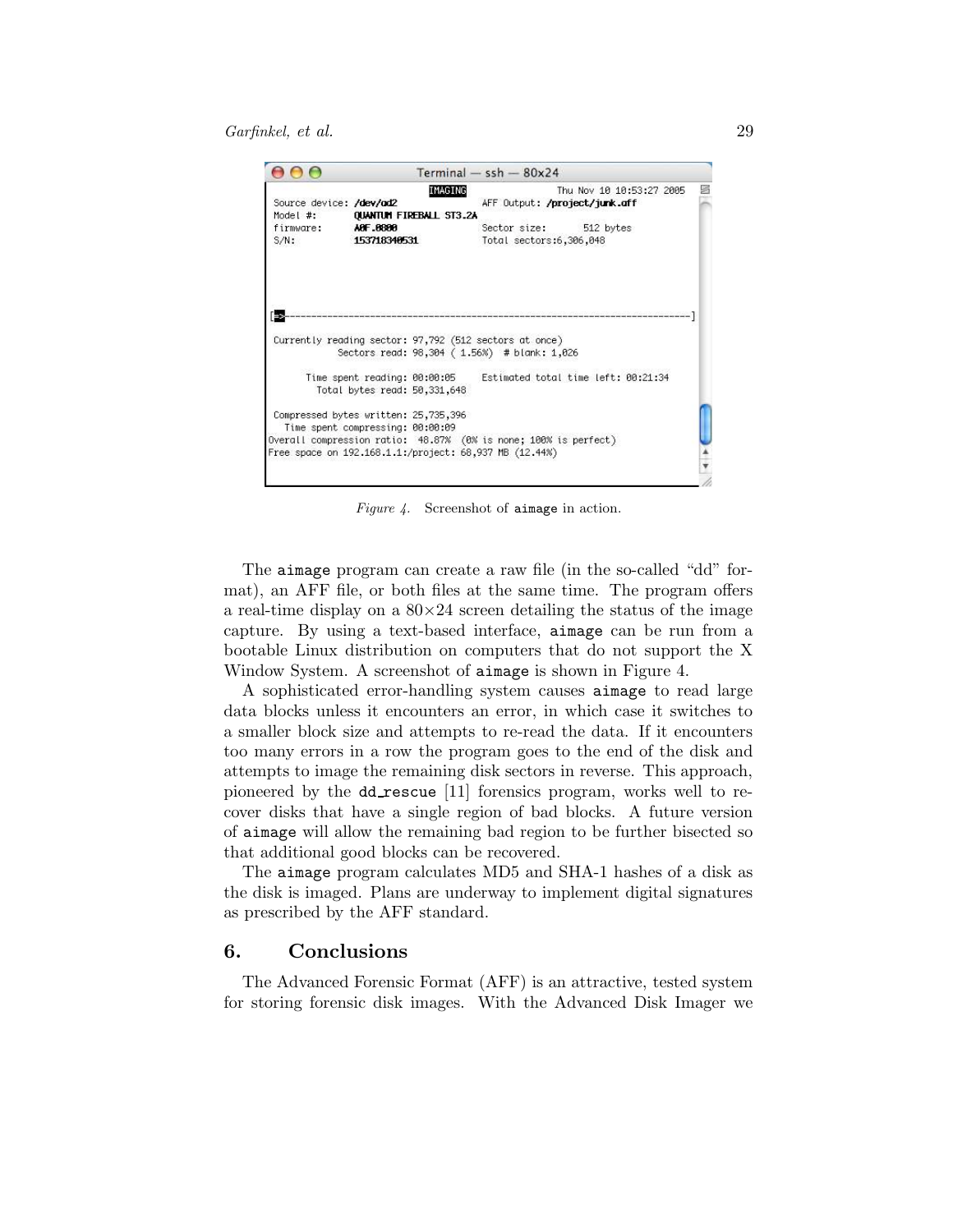have collected images from nearly a thousand hard drives over the past year. AFF's tools have enabled us to work with these images quickly, efficiently and at a very high level. AFFLIB's support of additional file formats, e.g., EnCase and Expert Witness, permits the tools to be used for a variety of disk image formats without the need for modification or translation. AFF and AFFLIB may be downloaded from www.afflib.org.

#### Acknowledgements

Brian Carrier and Peter Wayner provided useful feedback on the initial design of the AFF system. Basis Technology Corp. provided substantial funding for the AFF effort. Simson Garfinkel was supported by a fellowship from the Center for Research on Computation and Society, Division of Engineering and Applied Sciences, Harvard University. David Malan was partially supported by NSF Trusted Computing Grant CCR-0310877. The support of this work by Michael Smith of Harvard University is greatly appreciated. AFF and AFFLIB are trademarks of Simson Garfinkel and Basis Technology, Inc.

### References

- [1] AccessData, Forensic Toolkit (www.accessdata.com/products/ftk).
- [2] Apple Developer Connection, dd, BSD General Commands Manual (developer.apple.com/documentation/Darwin/Reference/Manpages  $/\text{man1}/\text{dd}.1.html$ .
- [3] Armor Forensics, SafeBack (www.forensics-intl.com/safeback.html).
- [4] ASR Data Acquisition and Analysis, Expert Witness Compression Format Specification (www.asrdata.com/SMART/whitepaper .html), April 7, 2002.
- [5] ASR Data Acquisition and Analysis, SMART (www.asrdata.com/ SMART).
- [6] B. Carrier, The Sleuth Kit & Autopsy: Forensic Tools for Linux and other Unixes (www.sleuthkit.org), 2005.
- [7] DIBS USA, Computer Forensics (www.dibsusa.com).
- [8] DIBS USA, DIBS RAID Rapid Action Imaging Device (www.dibs usa.com/products/raid.html).
- [9] J. Gailly and M. Adler, The gzip Home Page (www.gzip.org), 2003.
- [10] J. Gailly and M. Adler, zlib (v.1.2.3) (www.zlib.net), 2005.
- [11] K. Garloff, dd rescue (www.garloff.de/kurt/linux/ddrescue), August 28, 2004.